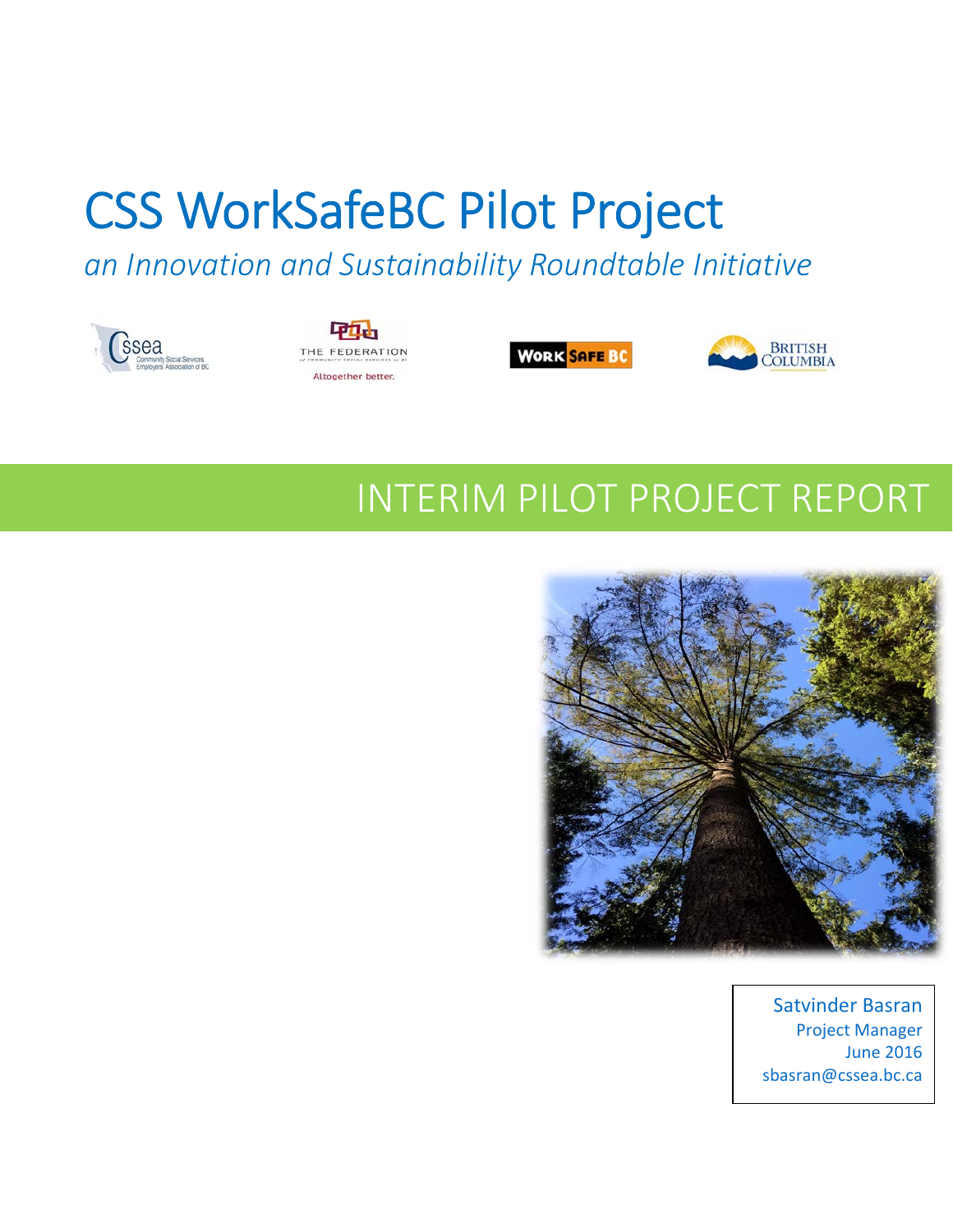### CSS WorkSafeBC Pilot Project

*an Innovation and Sustainability Roundtable Initiative*

### **TABLE OF CONTENTS**

#### **Interim Pilot Project Report**

| Acknowledgements                                                         |                |
|--------------------------------------------------------------------------|----------------|
| <b>Executive Summary</b>                                                 | 3              |
| Best Practices - Occupational Safety & Health, and Disability Management | $\overline{4}$ |
| <b>Classicisation Units Review</b>                                       | 5              |
| Review of Accreditation and the WorkSafeBC COR Program                   | 6              |
| <b>Pilot Project Summary</b>                                             | 6              |
| <b>Interim Recommendation</b>                                            | 7              |
|                                                                          |                |

#### **Appendix**

| <b>Best Practices</b>                                   |  |
|---------------------------------------------------------|--|
| Occupational Safety & Health, and Disability Management |  |
| <b>Summary Report</b>                                   |  |

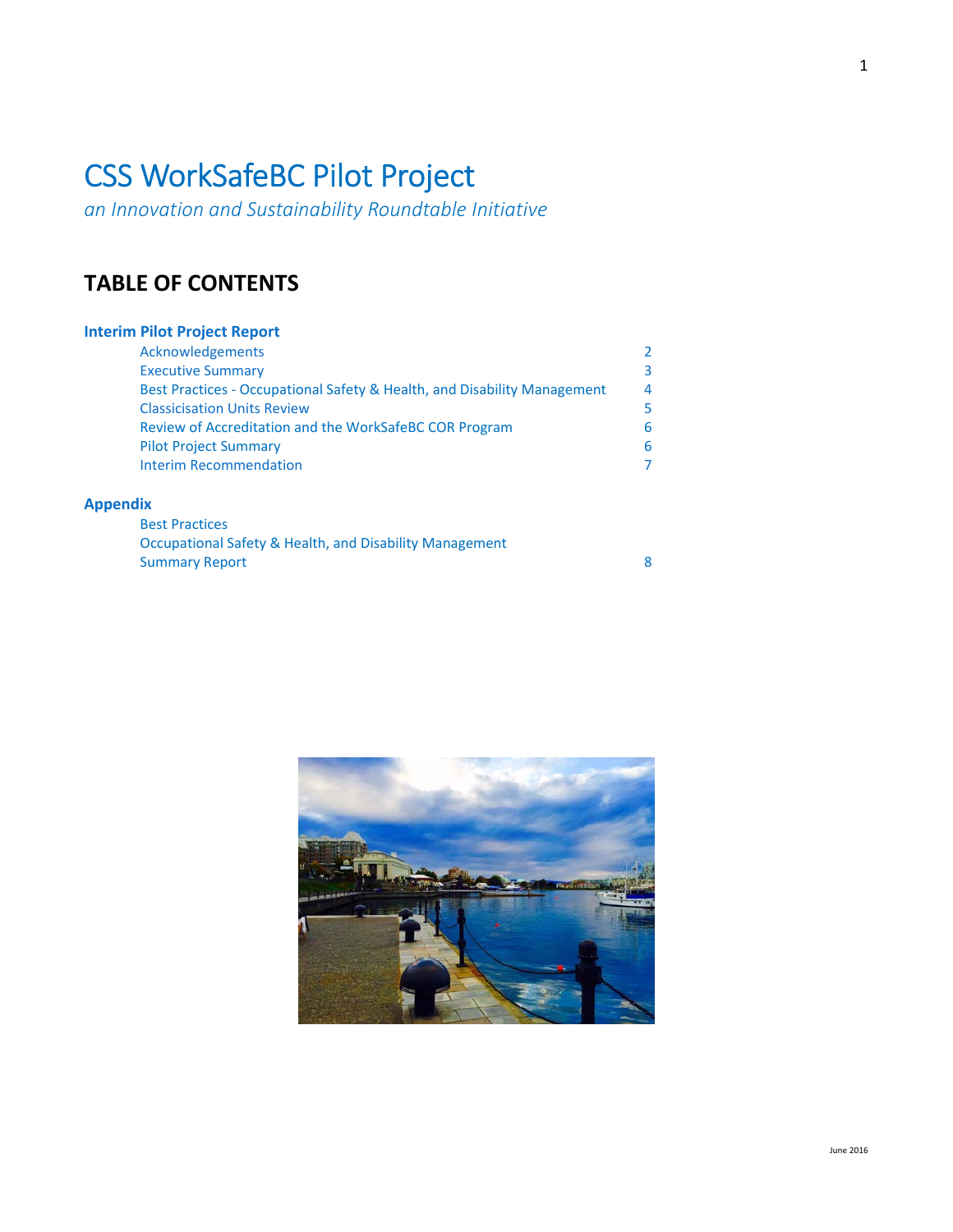#### **ACKNOWLEDMENTS**

#### **Participating Pilot Employers**

*Abbotsford Community Services, AiMHi Prince George Association for Community Living, AXIS Family Resources Ltd, Bethesda Christian Association, Community Integration Services Society, Community Living Society, Creston and District Society for Community Living, Inclusion Powell River Society, J. Garnons Williams Ltd., Milieu Family Services Inc., Nanaimo Association for Community Living, North Okanagan Youth & Family Services Society, Okanagan Boys & Girls Clubs, Options Community Services, PosAbilities Association of British Columbia, Richmond Society for Community Living, Sea to Sky Community Services Society, Semiahmoo House Society, Spectrum Society for Community Living, Starbright Children's Development Centre, Sunshine Coast Community Services Society, The Immigrant Services Society of BC, The John Howard Society Lower Mainland of BC, Touchstone Family Association, Vancouver Aboriginal Child & Family Services, Victoria Cool Aid Society*



#### **Community Social Services Union Bargaining Association**

*BC Government and Service Employees' Union, Canadian Union of Public Employees, Hospital Employees' Union, Health Sciences Association of BC, United Steelworkers of America, United Food and Commercial Workers International Union, Construction and Specialized Workers' Union, Christian Labour Association of Canada, BC Nurses' Union, Service Employees' International Union*

#### **Partners**

*Community Social Services Employers' Association of BC (CSSEA), Federation of Community Social Services of BC (FED), WorkSafeBC*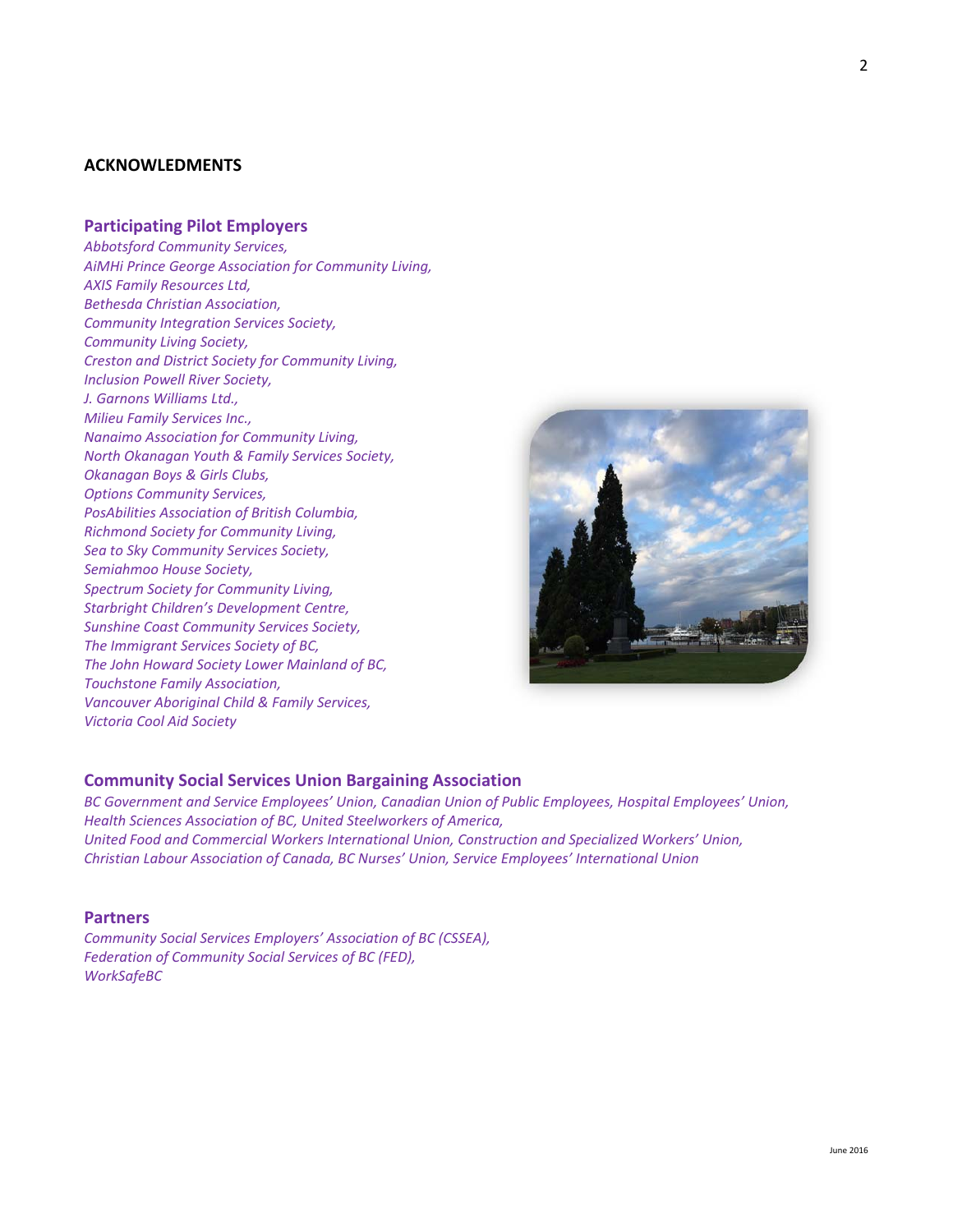This document is an Interim Report which captures year one, of the two-year Community Social Services WorkSafeBC Pilot Project for the Community Social Services (CSS) Sector. The Pilot is a partnership Initiative with the Community Social Services Employers' Association of BC (CSSEA), the Federation of Community Social Services of BC (FED), WorkSafeBC and the BC Provincial Innovation & Sustainability Round Table.

#### **BACKGROUND**

The Community Social Services Sector contributes approximately 10 million dollars per year to WorkSafeBC in Assessment (insurance) premiums. The CSS Sector has historically experienced a high number of injuries, and a high number of time loss claims which are comparable to the Health Care Sector. Over the past three consecutive years WorkSafeBC rates have been increasing on average of 20% in most of the Classification Units in the social services sector, which has increasingly created financial pressure for employers, and has become unsustainable in the long term. As a result the *Community Social Services WorkSafeBC Pilot Project* was launched in April 2015 to specifically address the challenges for the community social services sector in reducing the length and costs directly associated with work place injury claims.

#### **VISION**

The Pilot's vision is to reduce the number of workplace injuries, and overall claim duration and the associated financial and human costs of workplace incidents by cultivating safe and healthy workplaces in collaboration with community social services sector, stakeholders including unions.

#### **PILOT PROJECT PURPOSE**

The purpose of the Pilot is to work in partnership with Community Social Services Employers' Association of BC, Federation for Community Social Services of BC, and WorkSafeBC directly to achieve the following:

- To improve Injury Prevention and Return to Work performance within the Community Social Services Sector in the following Classification Units, Counselling or Social Services (766007), Life and Job Skills Training (766010), Long-Term Care (766011), Residential Social Services Facility (766017), and Short‐Term Care (766019)
- To reduce WorkSafeBC claims costs, slow the growth in WorkSafeBC base rates and reduce or eliminate premium surcharges by controlling the net costs of managing Occupational Health and Safety (OSH) and Disability Management (DM) business for employers
- To review opportunities to improve access to the WorkSafeBC Certificate Of Recognition and other Programs for employers in the social services sector

#### **PILOT PROJECT STREAMS**

There are three streams:

**1. Best Practices ‐ Occupational Safety And Health, And Disability Management:**

To develop a comprehensive Occupational Safety & Health, and Disability Management program based on best practices gleaned by the Pilot through analyzing WorkSafeBC experience ratings of CSS Sector employers to develop improved outcomes.

**2. Classification Units Review:** 

A review of six (6) of the most common classification units (CU) and rate making structure of Community Social Services (CSS) Sector was done to determine possible cost savings, including differential analysis of union & non‐ union settings, and to explore the possibility of community social services employers forming a majority in one or more CU.

**3. Review of Accreditation and the WorkSafeBC COR Program:** 

A comparison analysis between CSS Sector Accreditation processes such as Commission on Accreditation for Rehabilitation Facilities (CARF) and Council On Accreditation (COA) with respect to WorkSafeBC COR Program to determine if there is equivalency with WORKSAFEBC requirements.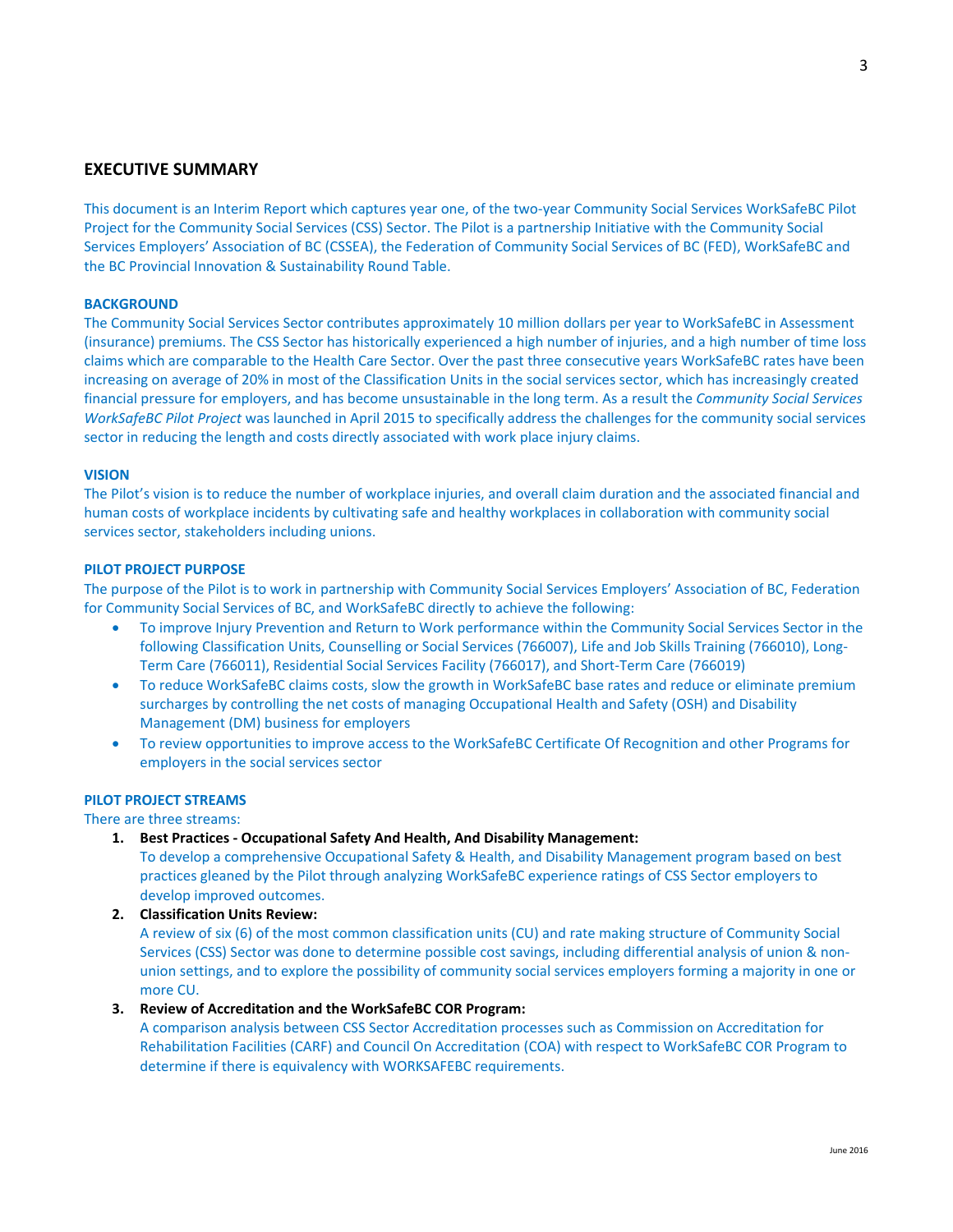#### **BEST PRACTICES ‐ OCCUPATIONAL SAFETY AND HEALTH, AND DISABILITY MANAGEMENT**

In year one the Pilot has engaged in the following activities:

- Pilot Project Operational & High Level Strategic Plans developed and implemented.
- Detailed analysis was completed of WorkSafeBC experience ratings of CSS Sector employers to develop improved outcomes. The three most common injury types identified were: Acts of Violence/Force, Overexertion & Falls.
- In the selection process to determine employers to participate in the Pilot, the primary data focused on three key indicators: injury rate, injury time loss and CU experience rating were applied to identify employers that were performing well (good), and those who were not (poor). Along with this the following were also considered among employers: region, size of employer, division (type of services, General, Community Living, and Aboriginal), union or non‐union workplaces, and membership affiliation with CSSEA/FCSSBC/independent agencies.
- One of the objectives was to engage a diverse group of twenty volunteer employers, however due to the overwhelming response twenty‐six employers participated.
- Twenty‐Six employers (13 with positive experience ratings and 13 in a surcharge situation) were selected, interviewed and face to face meetings were conducted at the worksite throughout the province. Detailed cost drivers were identified for each agency including an in‐depth analysis of the types of claims, the cost of the types of claims, identifying historical injuries, and assessing overall employee injury time loss.
- A Best Practices Occupational Safety & Health, and Disability Management Survey was conducted with participating employers, a 92% response rate was captured by the Pilot. (See Appendix)
- Reviewed disability management program practices of participating employers resulting in the development of a best practices document. (See Appendix)
- On January 2016, one-on-one work with 13 employers of the Pilot commenced ahead of schedule including discussions on a strategy to implement of Best Practices across the sector.
- Action plans with the 13 pilot employers were developed in conjunction with employers based on their individual challenges and opportunities.
- Individual meetings with the three (3) Benefit Providers were conducted to ensure consistency in claims management administration with the 13 employers engaged with the DM part of the Pilot.
- Pilot Project provided regular updates and presentations to the CSS WorkSafeBC Check‐In Committee, BC Government Innovation and Sustainability Roundtable, Vancouver Island HR Group (non‐profits), the BC CEO Network and Community Social Services Bargaining Association of Unions (UBA).
- All twenty‐six agencies (26) remain actively involved with the project and the level of interest and engagement in the sector remains high.

#### **RESOURCE DEVELOPMENT**

In early 2016, several education/information webinar sessions took place with employers. The purpose of the meetings was to collaborate for two reasons, firstly, to identify relevant topics for education/information sessions for pilot employers & the CSS Sector to best address how to improve injury prevention and return to work practices, and secondly to support employers by building on their existing OSH, DM & RTW policies and practices.

During various meetings and discussions with participating employers, project participants identified the unique characteristics of the Community Social Services Sector that differentiated them from the Health Sector. The CSS Sector has requested information, materials and education on Acts of Violence and Overexertion injures to be developed specifically for Community Social Services, which WorkSafeBC will develop with the Pilot in the second year.

The Pilot will engage in training and education on Disability Management and Return to Work Best Practices, along with the creation of a CSS Sector Disability Management System document. The Pilot will continue to foster positive dialogues in building partnerships with the CSS Sector and WorkSafeBC.

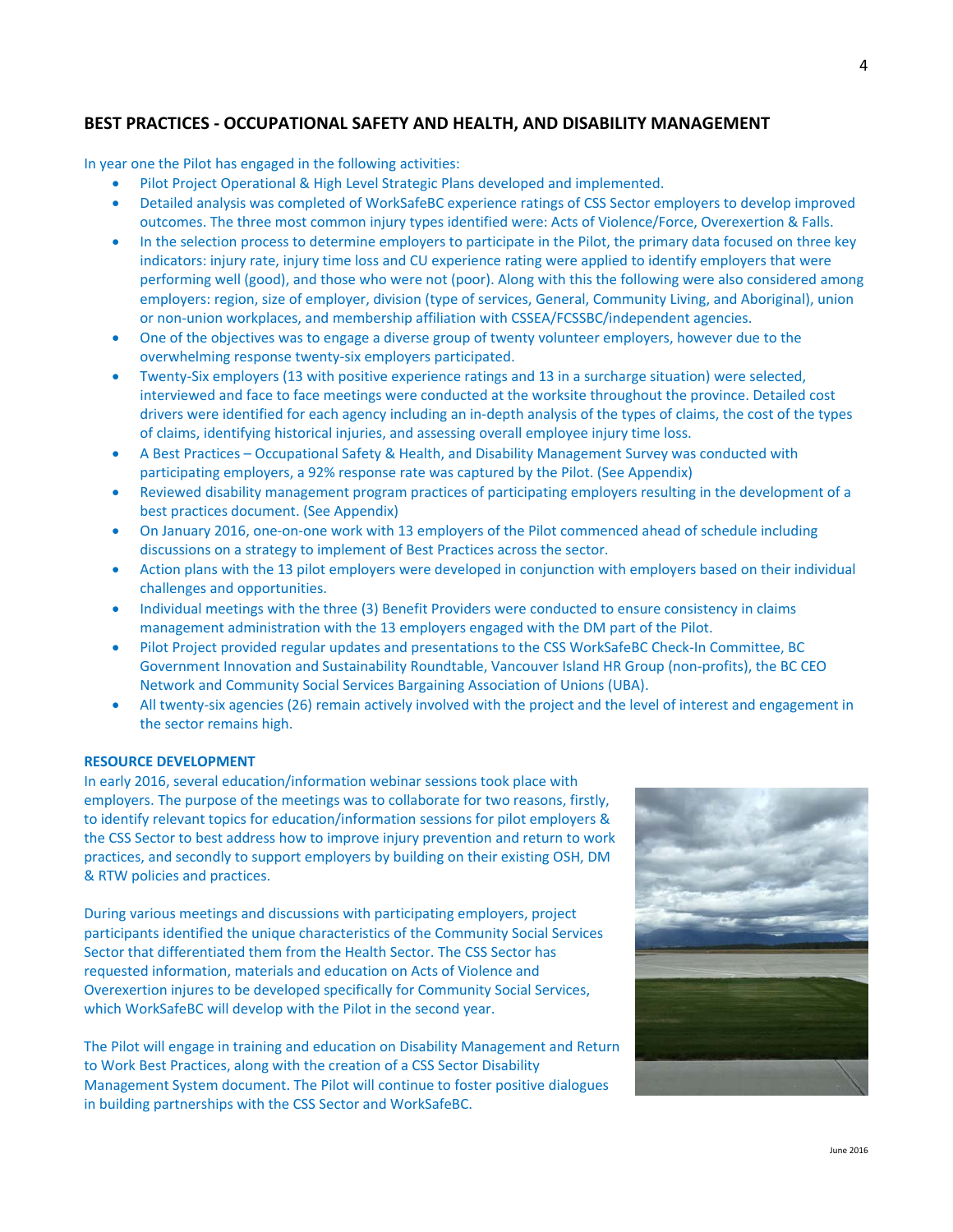#### **LOOKING AHEAD**

In year two, the Pilot plans to engage on the following activities:

- Implementing Best Practices and Lessons Learned to the CSS Sector.
- Developing a cohesive CSS Sector Disability Management System document for employers to use as a template to compliment and potentially enhance their existing DM and RTW practices.
- Collaborate with WorkSafeBC to develop CSS Sector‐specific prevention information & resources on Acts of Violence‐Force and Overexertion injuries based on direct feedback from the twenty‐six employers gathered from the Survey and Working Group Webinar/Meetings.
- To develop in conjunction with WorkSafeBC Disability Management and Return To Work education/information materials and to offer workshops to the CSS Sector.
- To provide mechanisms and resources to support CSS Sector Join Occupational Safety and Health Committees,
- Work closely with CSS Sector to optimize WorkSafeBC Employer Portal & Resources.
- Outline options for the long term sustainability of the learnings from the pilot project and how to continue with the dissemination of Best Practices throughout the community social services sector.
- Implementation of individual action plan elements for participating employers.

#### **CLASSIFICATION UNITS REVIEW**

An overview of the current Classification Units (CU) determined that several social service agencies were registered in incorrect CU(s). This may have happened by accident and or in error either by the employer or assigned by WorkSafeBC personnel, however, this may also be a result of the evolution of community social services providing more complex services and programs.

The Pilot examined the following WorkSafeBC, Health Care and Social Services Sector Classification Units:

- Counselling or Social Services (766007)
- Life and Job Skills Training (766010)
- Long-Term Care (766011)
- Residential Social Services Facility (766017)
- Short-Term Care (766019)

The Classification Unit migration component of the Pilot was intended as a cost saving and or a cost neutral exercise to ensure social service agencies are registered in the correct WorkSafeBC Classification Unit(s), and to attempt the CSS Sector to form a majority presence in a single or more Classification Unit(s).

The intent of the process was to facilitate the migration of employers in the Long Term Care (LTC) CU (#766011) to the Residential Social Services Facility (RSSF) CU (#766017). The reason for the migration became less clear because as of 2016 the gap closed significantly for CU Rates issued for LTC (\$2.42) and RSSF (\$2.39).

Because the cornerstone of this initiative requires the migration to be cost neutral or a cost saving, the decision was made to suspend the work until the 2017 when the preliminary rates for LTC & RSSF are posted in September 2016. Employers are interested in being placed in the correct CU and CSSEA remains keen on anticipating social services agencies forming a majority in one or more CUs.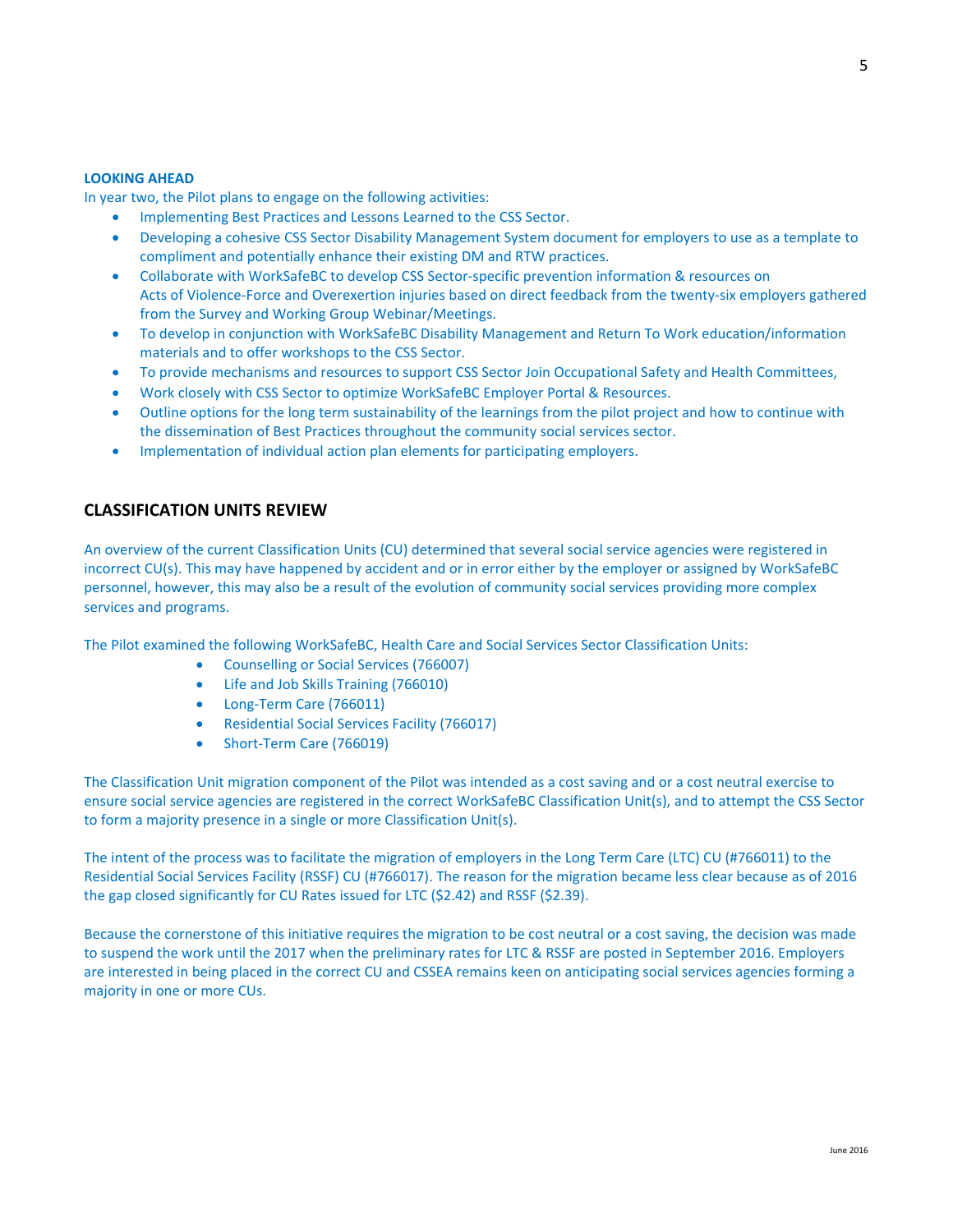#### **REVIEW OF ACCREDITATION AND WORKSAFEBC COR PROGRAM**

Currently, less than 8% of the community social services sector is participating in WorkSafeBC Certificate of Recognition (COR) Program. The low enrollment is a result of the absence of resources and an unclear route for employers to access the WorkSafeBC COR Program.

WorkSafeBC conducted an analysis of the community social services Accreditation standards [Council on Accreditation (COA) and Commission on Accreditation of Rehabilitation Facilities (CARF)] and the WorkSafeBC Certificate of Recognition (COR) Program to look for alignment. Along with the review WorkSafeBC examined how to potentially build on the excellent work done by both accrediting processes and if there was an opportunity to possibly eliminate duplication to expedite the Certificate Of Recognition Program for the community social services sector.

Accreditation serves the CSS Sector in providing a general benchmark by create industry standards, whereas WorkSafeBC COR strictly centers on health & safety quality control measures which require employers to successfully pass all 8 Elements in order to receive certification which also require yearly audits.

At the conclusion of the review, WorkSafeBC deemed CARF and COA are not equivalent to WORKSAFEBC COR Program criteria and the gap is too great to be addressed during the life of the Pilot. WorkSafeBC COR will continue the dialogue with CARF and COA in other forums outside the scope of the Project.

#### **PILOT PROJECT SUMMARY**

#### **PILOT PROJECT DELIVERABLES ‐ YEAR ONE**

- An overview and comprehensive data analysis of the current classification units (CU) of Pilot Employers engaged in the Project. **COMPLETED**
- $\checkmark$  A review of the Commission on Accreditation for Rehabilitation Facilities (CARF), and the Council On Accreditation (COA) standards within the social services subsector was investigated to determine if there is equivalency with WorkSafeBC Certificate of Recognition (COR) Program to identify opportunities and to prevent duplication. WorkSafeBC has determined CARF & COA Accreditation standards and the WorkSafeBC COR Program are not equivalent. **COMPLETED**
- $\checkmark$  The review and development of a Best Practices on Occupational Health & Safety, Disability Management and Return To Work practices for CSS Sector. **COMPLETED**
- Project Interim Report: May/June 2016 **COMPLETED**
- $\checkmark$  Identify opportunities, best practices and obstacles to implement a sector approach to positively impact injury management / RTW programs. **ON TRACK**
- $\checkmark$  A review of the placement of certain employers within the correct WorkSafeBC Classification Unit (cost neutral/savings), and work toward CSS Sector forming a majority Classification Unit. **ON TRACK**

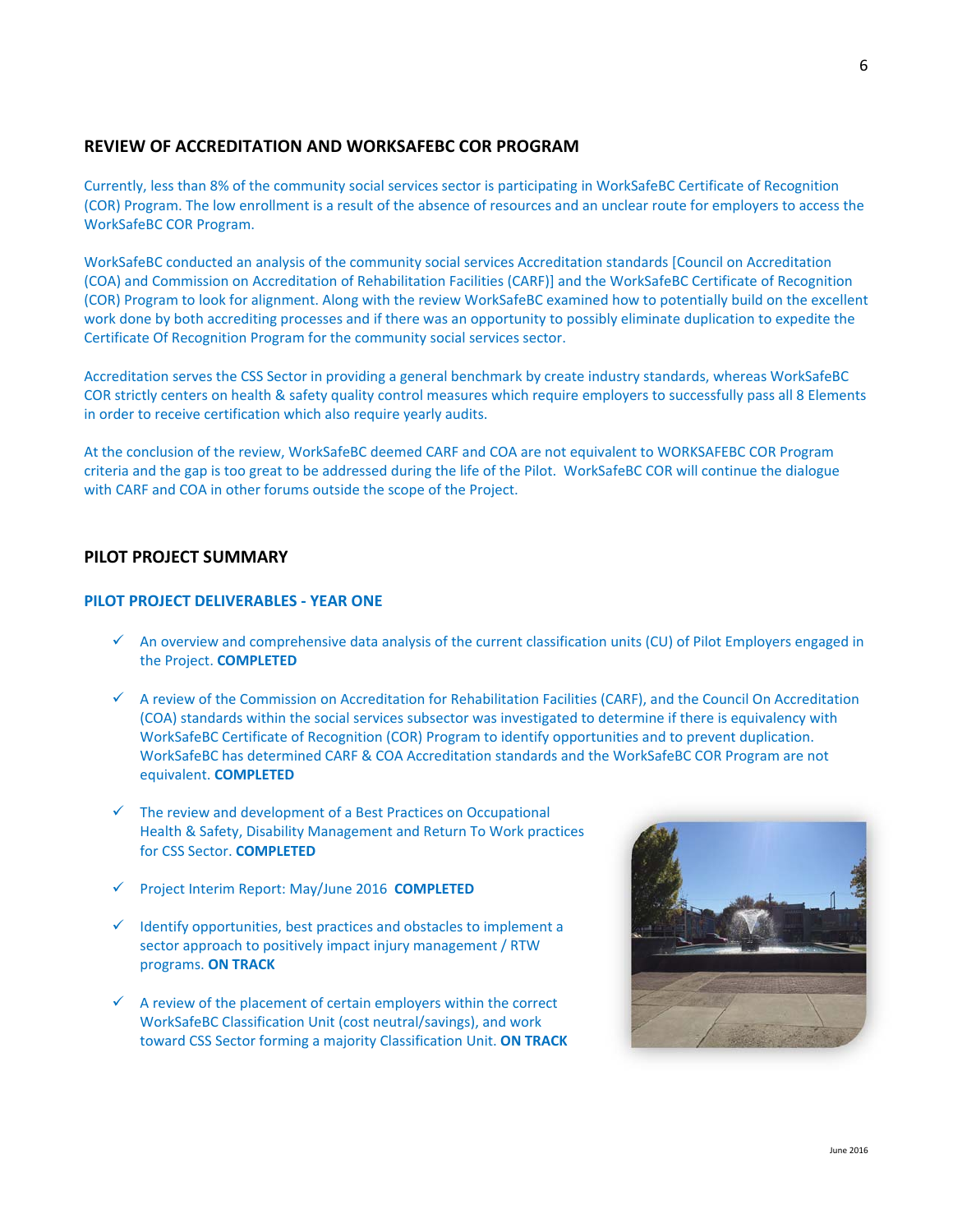#### **PILOT NEXT STEPS ‐ YEAR TWO**

The Pilot will continue in year two to build on the work which has been accomplished by cultivating partnerships with all stakeholders, and to implement findings and learnings from year one.

- **EXECUTE DEVELOPMENT OF BEST PRACTICES TOOLKIT & RESOURCES** Disseminate and implement Learnings and Best Practices to the CSS Sector.
- $\triangleright$  OCCUPATIONAL SAFETY AND HEALTH, DISABILITY MANAGEMENT AND RETURN TO WORK Continue in year two to support 13 employers that are experiencing high injury and experience rates with respect to practices concerning Disability Management & Return To Work. Also to work closely to improve overall Disability Management by crafting policy, process, and to work collaboratively with all parties.

#### CSS SECTOR RESOURCE DEVELOPMENT

Develop prevention resources/materials with WorkSafeBC on Acts of Violence and Overexertion for the community social services sector, and to coordinate training and education with WorkSafeBC to the CSS Sector in year two. Explore opportunities with the CSS Sector on how to optimize access to WorkSafeBC resources for CSS Sector, and to foster a forum to collaborate CSS Sector and WorkSafeBC on injury prevention initiatives.

WORKSAFEBC CERTIFICATE OF RECOGNIZATION PROGRAM

As WorkSafeBC has determined that the WorkSafeBC COR Program & Accreditation bodies (CARF & COA) are not equivalent, the Pilot Project will examine prospects to develop strategies to improve access to the WorkSafeBC COR Program for the CSS Sector. The Pilot will explore the best vehicle to support CSS Sector to access the WorkSafeBC COR Program.

 $\triangleright$  CLASSIFICATION UNIT MIGRATION & RATE MAKING

Revisit Long Term Care (CU #766011) and Residential Social Service Facility (CU #766017) rates in late‐2016, to examine opportunities to complete the migration without additional costs to CSS Employers. This process will also support employers to ensure they are registered in the correct CU, and to address any questions raised by the CSS Sector on this area.

Community Social Service Employer's Association of BC, Federation of Community Social Services of BC, and CSS Sector to continue to pursue agencies to form a majority in the Residential Social Service Facility (CU #766017) provided it is cost neutral or saving gained in the migration.

#### **INTERIM RECOMMENDATIONS**

- Explore the feasibility of a Community Social Services Sector Health & Safety Information HUB and or Training/Education Association on injury prevention, return to work practices and disability management resources which is up to date, accessible and remain available to the sector on an ongoing basis.
- Pilot continue to work with CSS Sector to ensure Agencies are registered in the correct Classification Unit(s) with WorkSafeBC.
- Increase the level of access of CSS Sector to WorkSafeBC Resources, Programs and Services including the WorkSafeBC Certificate Of Recognition Program to facilitate Agencies to actively participate in the certification process.
- To ensure future sustainability of the Pilot Project beyond the two‐year scope by building on gains, work accomplished and partnerships established with all stakeholders.

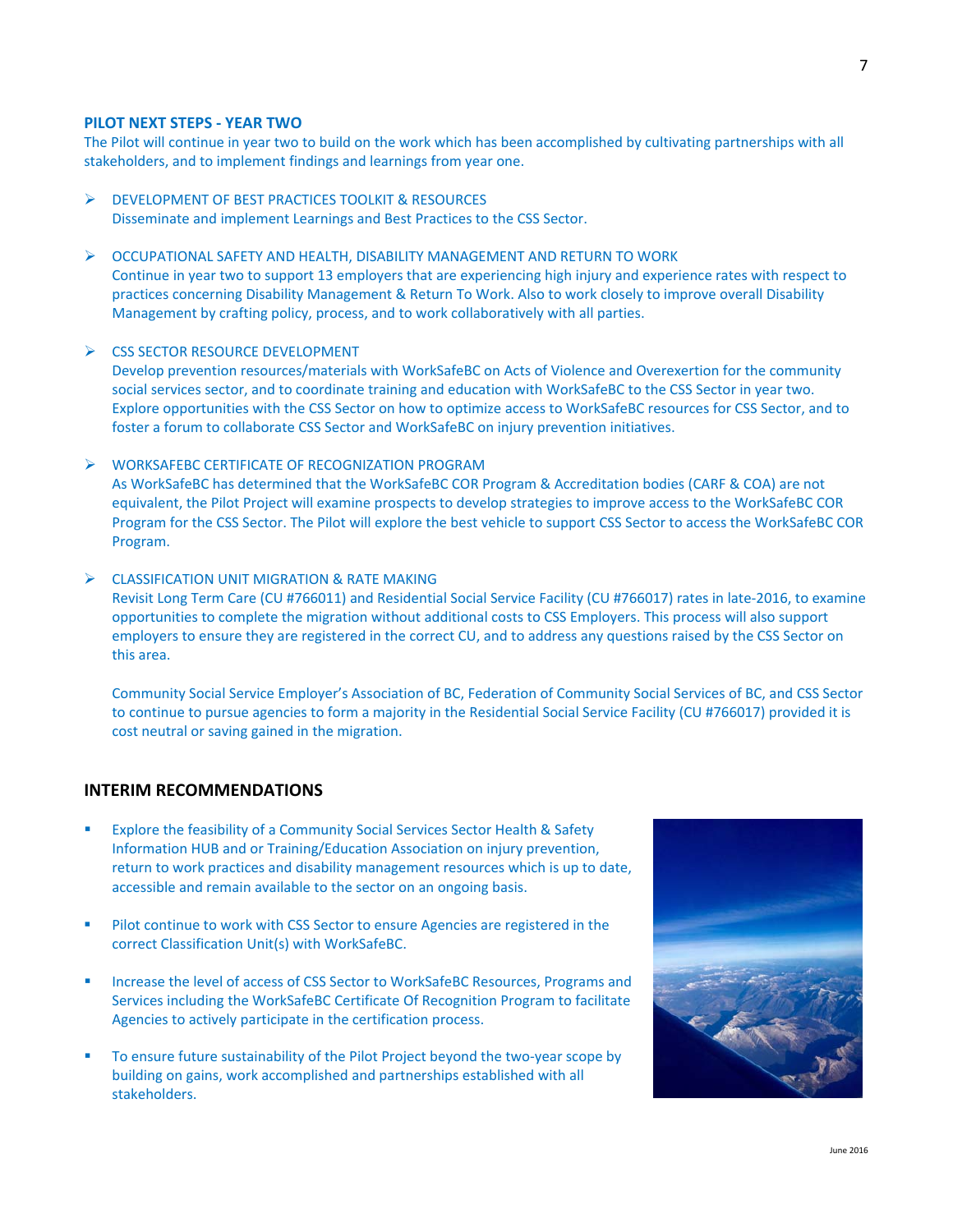# CSS WorkSafeBC Pilot Project

*an Innovation and Sustainability Roundtable Initiative*

## **APPENDIX**

## **Best Practices Occupational Safety & Health and Disability Management Summary Report**

*"We feel that people who are happy with their relationships and duties at work are more likely to be concerned about their own health and safety (and the health and safety of others) and more likely to return to work sooner."*

*SURVEY PARTICIPANT*

 **Satvinder Basran Project Manager**  $\lambda$  **pril 2016 sbasran@cssea.bc.ca**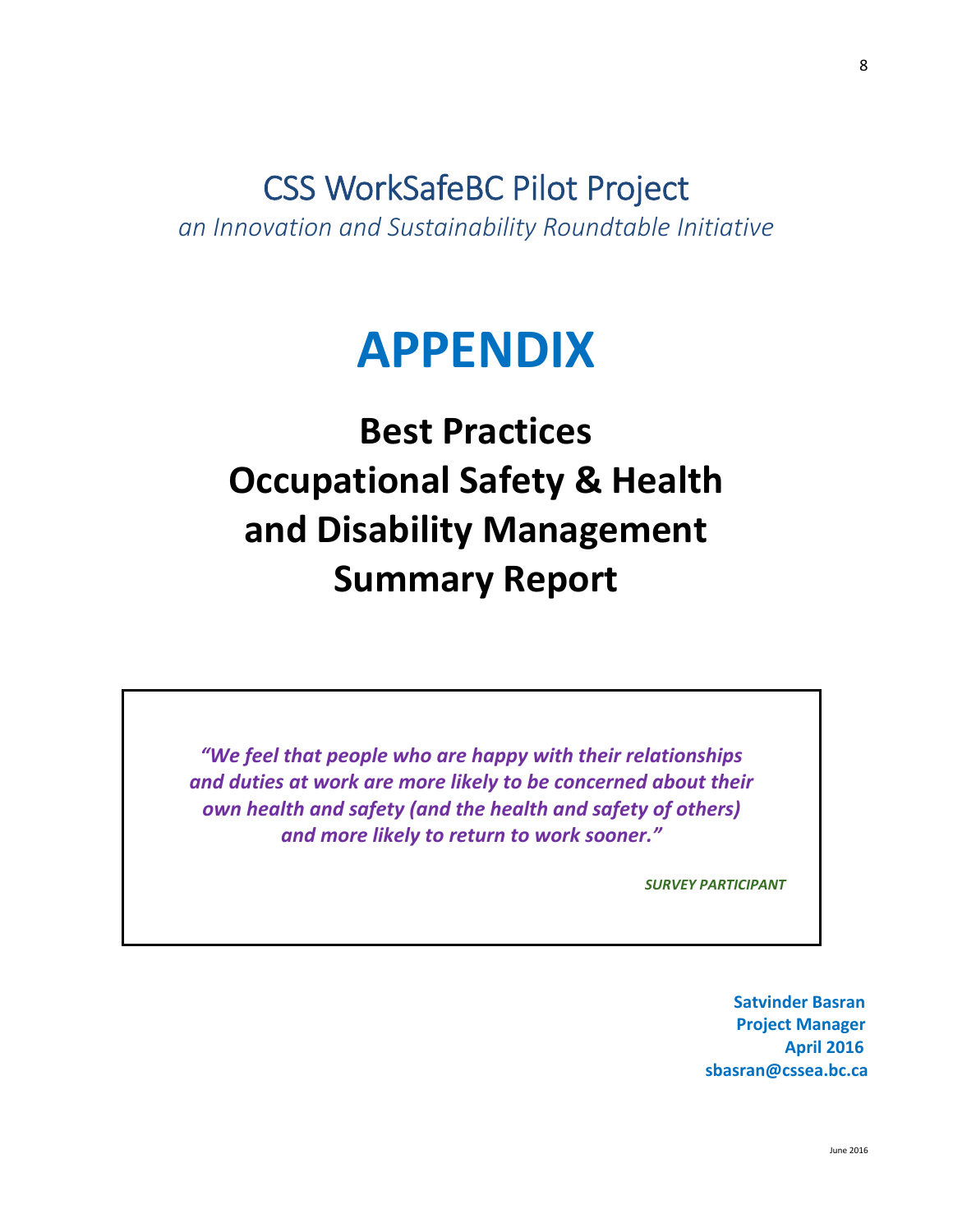#### **SURVEY SUMMARY REPORT**

The purpose of the Survey was to develop a better understanding of the current challenges facing the social services sector regarding disability management and return to work practices by engaging directly with all 26 pilot employers.

From September 1, 2015 to December 31, 2015, 26 surveys were distributed to 26 employers (respondents) participating in the Pilot Project. Of the 26 surveys distributed, 24 surveys were completed and returned translating a healthy 92% return rate.

It is important to note the twenty-six employer participants were separated into two groups:

- The first group of employers (13) were in poor standing/performing with high WorkSafeBC Assessment rate(s) coupled with high experience injury rates (Classification Units), and high injury employee loss time duration claims.
- The second group of employers (13) were in good standing/performing with low WorkSafeBC Assessment rate(s) and low experience injury rates (CU's), and low injury employee time loss duration claims.

To address this, two Surveys (attached at end of report) were constructed in a qualitative manner for two purposes; firstly, for the Pilot to identify from struggling agencies their specific challenges on Disability Management and Return to Work practices, and secondly for the Pilot to learn from agencies that were performing very well to catalog what their best practices were which lead them to successful Disability Management and Return to Work practices/programs.

The Pilot examined the following WorkSafeBC, Health Care and Social Services Sector five Classification Units: Counselling or Social Services (766007), Life and Job Skills Training (766010), Long‐Term Care (766011), Residential Social Services Facility (766017), and Short‐Term Care (766019).

| <b>Pilot Employer Project Demographic Summary</b> |                      |                             |
|---------------------------------------------------|----------------------|-----------------------------|
| <b>Employers</b>                                  | <b>Accreditation</b> | <b>Membership</b>           |
| 26 (100%)                                         | 22 - CARF (84%)      | 23 - CSSEA (88%)            |
| <b>Size</b>                                       | $2 - COA (8%)$       | 8 - CSSEA & FCSSBC (31%)    |
| 9 - Medium (35%)                                  | 2 - Other (8%)       | 3 - CSSEA Associate (12%)   |
| 17 - Large (65%)                                  | <b>Workforce</b>     | <b>Regions</b>              |
| <b>Sector</b>                                     | 11 - BCGEU (42%)     | 1 - Kootenays (4%)          |
| 12 - Community Living (46%)                       | 9 - CUPE (34%)       | 2 - North BC (8%)           |
| 13 - General Services (50%)                       | 1 - HEU (4%)         | 3 - Thompson Okanagan (12%) |
| 1 - Aboriginal Services (4%)                      | 1 - HSA (4%)         | 5 - Vancouver Island (20%)  |
|                                                   | 1 - CLAC (4%)        | 15 - Lower Mainland (56%)   |
|                                                   | 1 - CSWU (4%)        |                             |
|                                                   | $2 -$ Non Union (8%) |                             |

Demographic breakdown of survey participants:

Please note the statistical/quantitative aspect of the Pilot Project was completed earlier on during the overview gap analysis (Injury Rate, Experience Classification Unit Rates, and Injury Loss Days) selection phase of the 26 employers.

The information gathered from this survey will serve as the Best Practices Document for the Social Services Sector.

The Pilot would like to express that all participating employers on the survey provided valuable information and insight on Best Practices which have been captured in this Report.

The Pilot acknowledges and appreciates all the participants in the survey.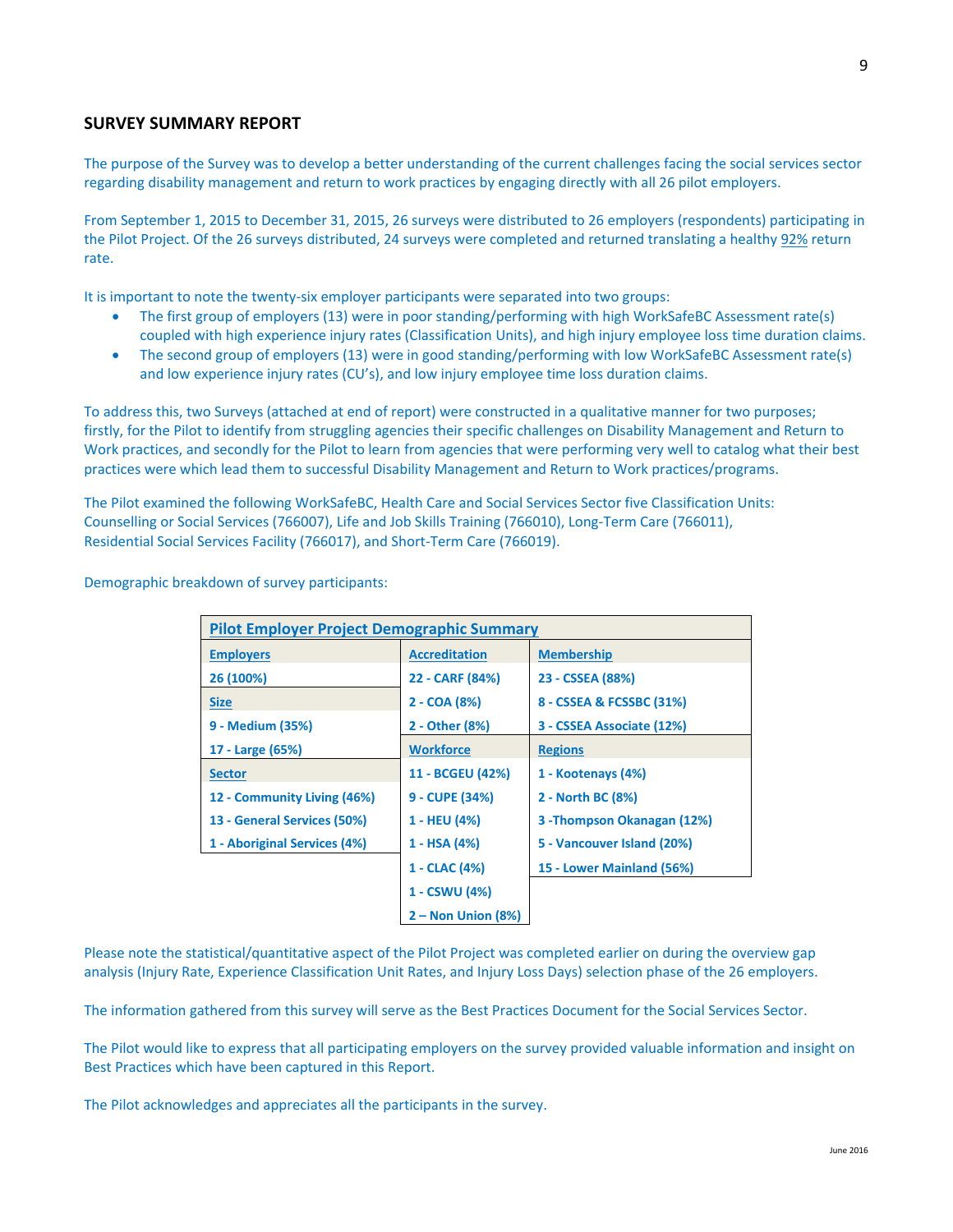#### **SURVEY SUMMARY FINDINGS**

Below in point form are summarized notes cataloged from 24 employers (respondents) that responded to the Survey.

#### **SURVEY OBSERVATIONS**

- Overall agencies surveyed possess a standard Health and Safety structure, and have successfully implemented employee injury reporting policy/procedure within their organizations.
- Accreditation has provided an important framework for organization to follow on Health & Safety practices.
- Acts of Violence or Force (by clients-individuals-participants served by agency) in the workplace are increasing primarily in two areas: the number of claims being filed and the length in duration of these claims. To address this growing challenge, agencies have embarked on immediate intervention measures by providing debriefing supports to employees after a traumatic event.
- Majority of agencies are not utilizing the WorkSafeBC Employer Portal & Resources to its full potential.
- Most agencies use a 3<sup>rd</sup> Party Benefits Provider to administrator DM & RTW claims for injured employees.
- Agencies are re-examining their Health & Safety Policies and Procedures on an annual basis.
- Based on the 92% Survey response rate, 95% of respondents indicated that Unions are not an impediment in the DM or RTW Process.

#### **LEARNINGS**

- A leading indicator in cultivating successful Health & Safety Culture is a positive and proactive leadership approach on Safety in the workplace by everyone (from front line staff to the executive director level).
- A holistic approach in the development of Disability Management Systems and Return to Work/Stay at Work Policies & Practices was observed by the Pilot.
- Open consistent communication & transparency on Health & Safety regarding Disability Management and Return To Work Practices with the Employee, Supervisor, Managers, Directors, Executive Director, and Health & Safety Stakeholders was commonly noted.
- Ongoing and up to date Health & Safety Training/Education provided by agencies played an important role in creating healthy and safe workplaces.
	- o Prevention education/information on Acts of Violence and Overexertion injuries was requested by employers/respondents to meet the challenging and complex needs of individual being served by the community social service providers.
- Active and engaged Joint Occupational Safety & Health Committees (JOSH) in agencies have supported effective DM, and RTW practices/programs.
- A collaborative approach to Health & Safety with all stakeholders was a vital indicator with respect to fruitful DM & RTW programs and practices.
- Immediate intervention on RTW by employers/respondents, and for them to re-examine the entire experience on a case by case basis helped to improve the overall process. This approach helped in the development of improved DM and RTW practices which has led to successful re-integrating of injured workers back to work sooner.
- Half of the employers/respondents to the survey utilize WorkSafeBC Employer Portal to check on claims status of injured workers.
- Health & Safety Training & Education specific for the Community Social Services Sector was requested by respondents.
- Respondents to the Survey that possessed a robust social wellness program played an important role in developing healthy (mental & physical) culture.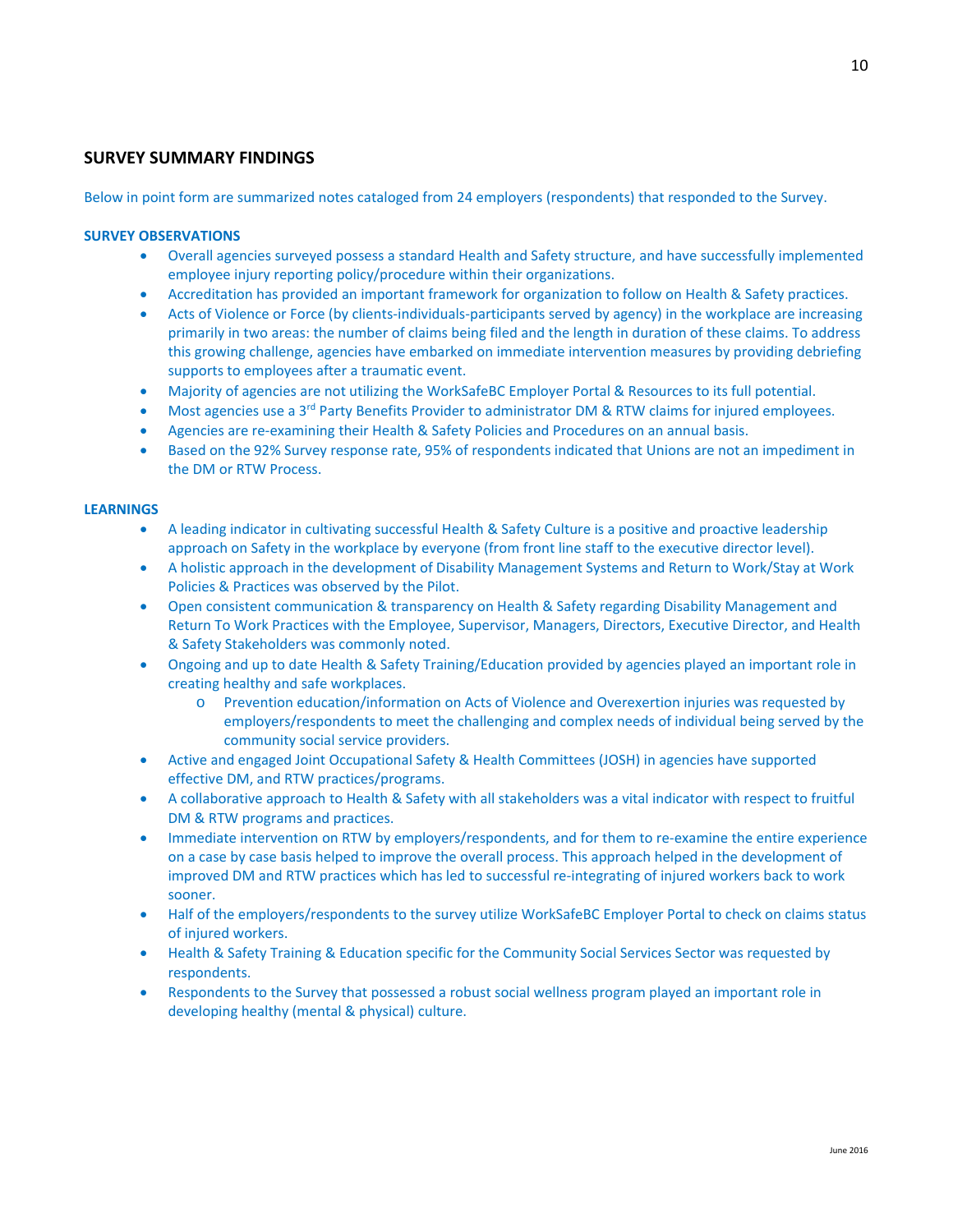#### **CHALLENGES & EMERGING ISSUES**

- Community social service sector demographics on an aging workforce.
- Mental Health Claims are increasing both in the number of claims filed and the costs associated with them.
- "Employee Burn Out" is a common term utilized where employees hold more than one occupation with multiple employers in the CSS Sector.
- Lack of communication in the case management of injury claims between: Injured Worker, Employer, Benefit Provider, WorkSafeBC, and Union.
- Agencies have limited resources and expertise at their availability particularly for medium and small employers (less than 5 Million Payroll).
- More Health & Safety Training & Education tailored to the Community Social Services Sector is needed.

#### **SURVEY CONCLUSION**

The Pilot will be engaged on the following activities in year two:

- Implementing Best Practices and Lessons Learned to the CSS Sector.
- Developing a cohesive CSS Sector Disability Management System (DM) document for employers to use as a template to complement their existing DM practices.
- Collaborate with WorkSafeBC to develop CSS Sector-specific prevention information & resources on Acts of Violence-Force & Overexertion injuries based on direct feedback from the twenty-six employers gathered from the Survey and Working Group Meetings.
- To develop with WorkSafeBC Disability Management & Return To Work education/information materials and offer workshops to the CSS Sector.
- To provide mechanisms and resources to help support JOSH Committees at the Agency level
- Continue to collaborate with pilot employers (26) and the CSS Sector in identifying DM and RTW challenges.
- Support pilot employers (26) and the CSS Sector to access and optimize WorkSafeBC Employer Portal & Resources.
- To continue to foster healthy partnerships with all stakeholders the Pilot has developed.
- Outline options for the long term sustainability of the learnings from the pilot project and how to continue with the dissemination of Best Practices throughout the social services sector.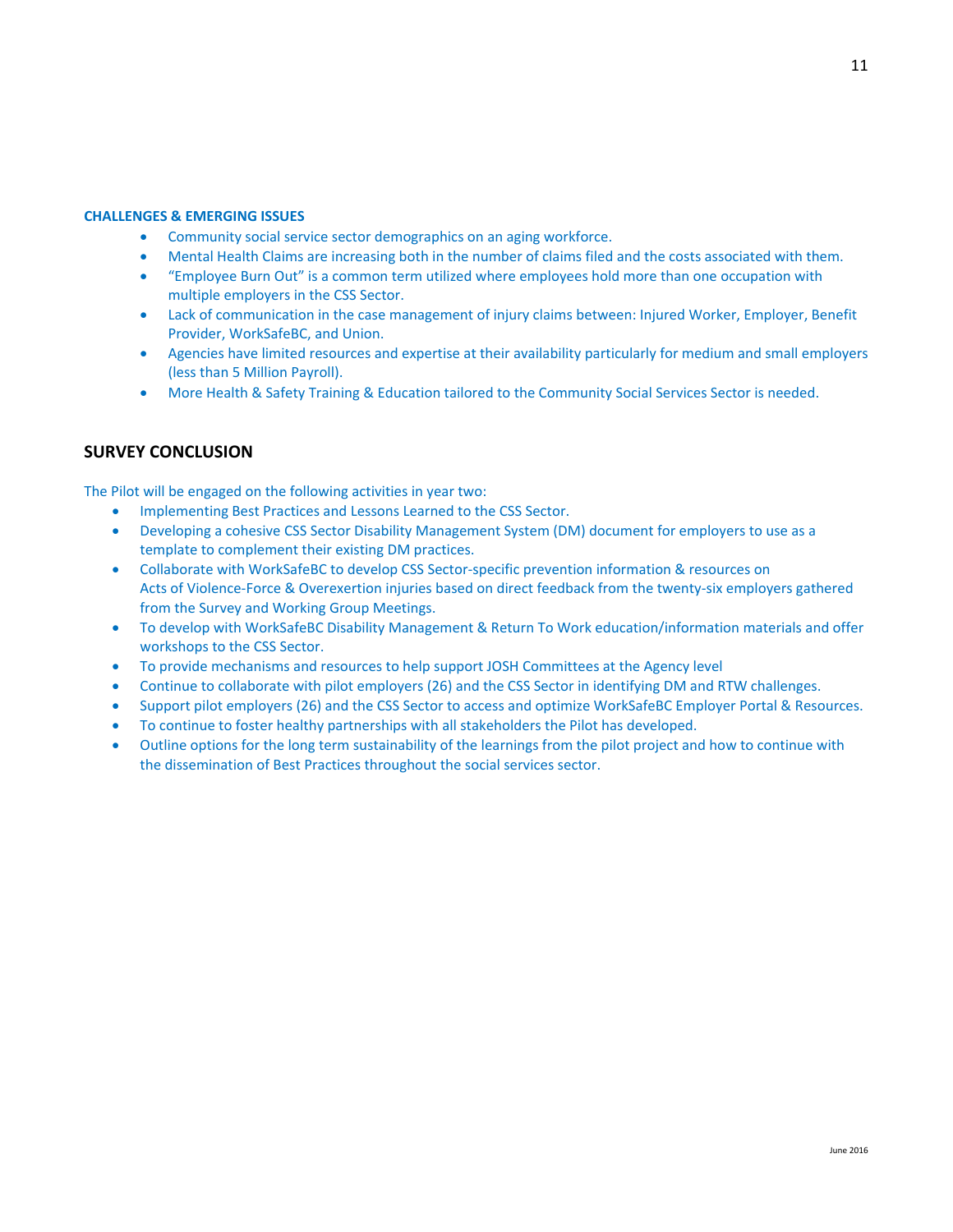#### **SURVEY SUPPLEMENT INFORMATION**

#### **SAMPLE OF SURVEYS**

In the analysis of the Surveys the follow process was developed for this report. Because two Surveys were constructed for two groups of employers in poor standing/performing and the other in good standing/performing, a colour scheme or key was developed to delineate the responses for categorization purposes.

#### **KEY (Survey Participant Response Colour Scheme)**

BLUE – COMMON QUESTIONS BETWEEN BOTH SURVEYS ORANGE – QUESTIONS & RESPONSES FORM POOR PERFORMERS GREEN – QUESTIONS & RESPONSES FROM BEST PERFORMERS

#### **SURVEY QUESTIONS ‐ EMPLOYER A**

- 1. What are your Health & Safety practices pertaining to injured workers?
	- a. Agency Policy/Procedure?
	- b. Do Staff follow a proper reporting protocol when they are injured?
	- c. What is your current Return to Work (RTW) Practice?
- 2. When an employee is injured and off of work who in your agency manages the RTW process?
- 3. What do you feel is the most difficult challenge in communicating with an injured employee off of work?
- 4. What would make the biggest difference to improving their health/ safety performance?
- 5. What are you currently doing to prevent injuries in the workplace?
- 6. If you could improve your injury prevention process what would it be?
- 7. Where would you like to be in respect to injury prevention and RTW practices in your agency?
- 8. Is the union supportive or an impediment in the RTW process?
- 9. What does a successful Disability Management Program and or Return to Work Process look like to you?
- 10. What do you feel are the emerging challenges/issues facing employers who are managing injuries in the workplace?
- 11. Please feel free to share any additional comments.

#### **SURVEY QUESTIONS ‐ EMPLOYER B**

- 1. What are your Health & Safety practices pertaining to injured workers?
	- a. Agency Policy/Procedure?
		- b. Do Staff follow a proper reporting protocol when they are injured?
	- c. What is your current Return to Work (RTW) Practice?
- 2. What do you believe you have done to create a successful Health & Safety culture & Disability Management & Return to Work (RTW) Program in your agency?
- 3. What types of resources and practices do you feel have helped your Health & Safety Program?
- 4. What advice would you share with employers that are struggling with their Disability Management & RTW Program/Process?
- 5. Is the union supportive or an impediment in the RTW process?
- 6. What does a successful Disability Management Program and or Return to Work Process look like to you?
- 7. What do you feel are the emerging challenges/issues facing employers who are managing injuries in the workplace?
- 8. Please feel free to share any additional comments.